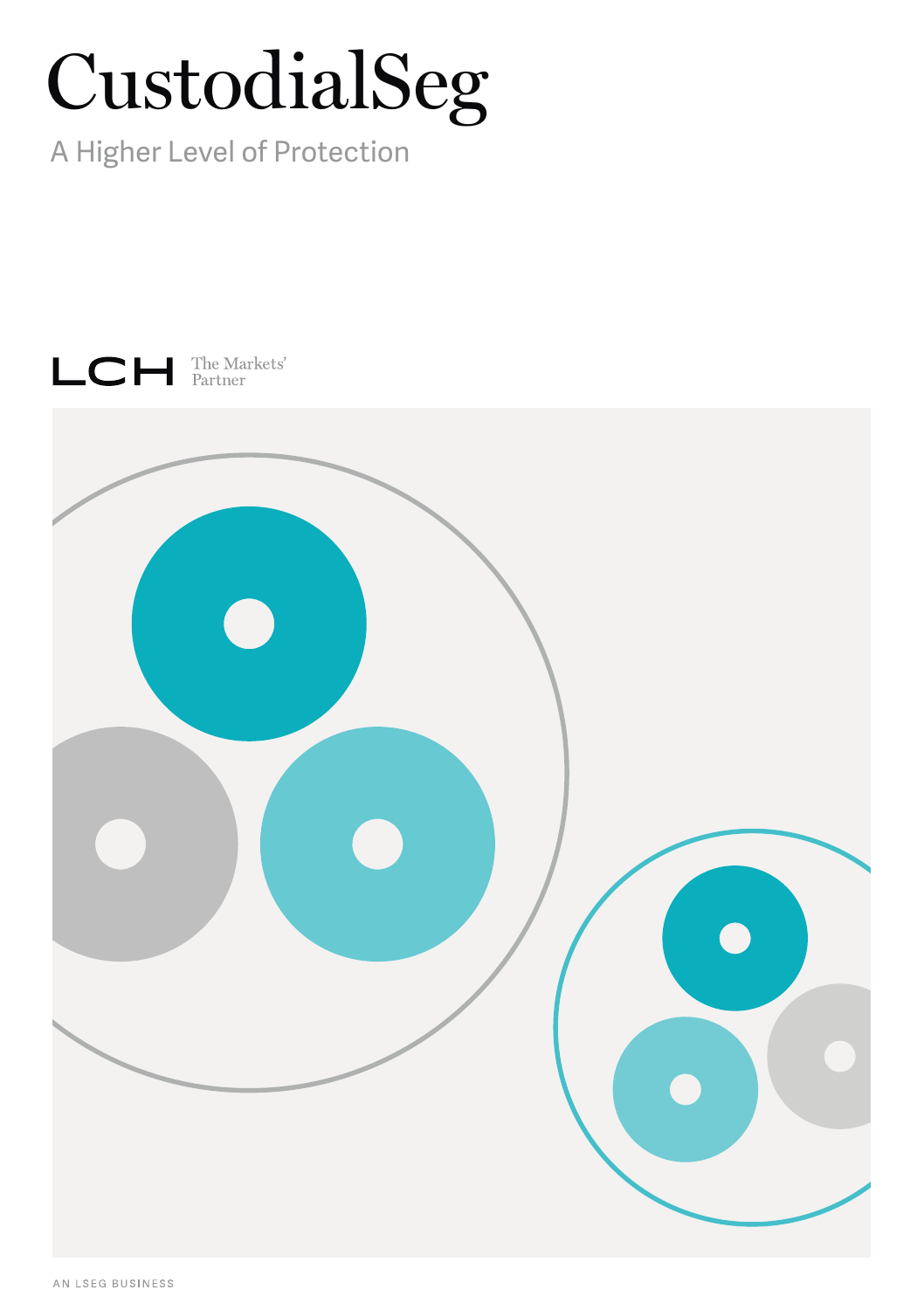

If you're looking for greater operational efficiency, CustodialSeg is the natural choice.

## A Safer, More Efficient Alternative



While mandatory clearing of certain derivatives in Europe has created new obligations, it also presents an array of choices for how best to protect your assets and positions in the new regulatory landscape. At SwapClear, we've created a range of customer-protection options to address this opportunity. Of these, CustodialSeg provides the greatest operational simplicity and efficiency.

CustodialSeg ring-fences your assets and positions and enables you to leverage your custodial relationships to more efficiently manage and control collateral. It achieves this while removing the transit risk associated with the delivery of non-cash collateral via the clearing member in the traditional workflow.

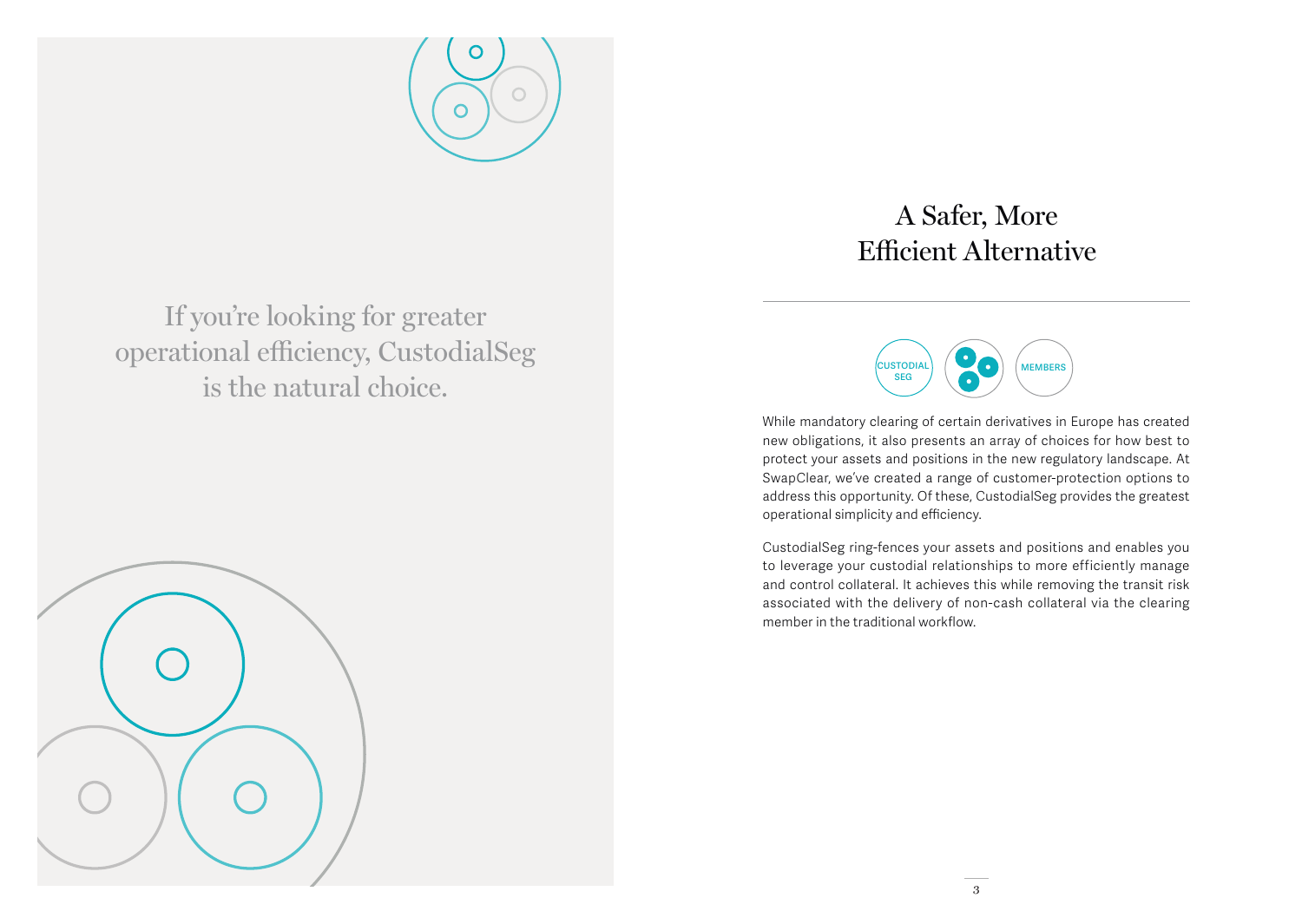## How Does CustodialSeg Help You?

**The CustodialSeg model offers our highest level of customer protection and control, enabling you to directly manage the delivery of collateral to the clearing house.** 

With CustodialSeg, you get to choose how your account is set up. It's simple to get started. Either you or your custodian need to open an account within an International Central Securities Depository (ICSD). EuroClear will be the first of these to be available, via its Collateral Highway. Once that's done, the triparty process to transfer securities collateral to LCH can be initiated by either party.

#### **KEY BENEFITS**

- 01. Segregates your assets and positions from those of other clients
- 02. Lets you deliver non-cash collateral directly to LCH, removing transit risk associated with delivery via your clearing broker
- 03. Enables you to continue to deliver securities post clearing broker default
- 04. Protects your collateral from liquidation during the porting window
- 05. Protects your excess non-cash collateral that you have provided directly to LCH from liquidation
- 06. Provides the flexibility to perform collateral substitutions without direct involvement of LCH or your clearing broker
- 07. Potentially enables you to reduce your risk-weighted capital requirements
- 08. You retain beneficial title to the securities
- 09. Streamlines operational processes

## 01.





**EUROCLEAR**  $\Omega$ **Ok to accept? LCH Client Account Account Yes Client**   $LCH$  **CB CLIENT Collateral**

**02.** 

The client or their custodian instructs the ICSD to move a specific value of collateral to the LCH account.

03.

LCH seeks affirmation from the clearing broker before accepting collateral.

**EUROCLEAR**



**Triparty**  $\Rightarrow$ 

> **Client Collateral**

 $\circ$ 

 $\Omega$ 

LCH matches client instruction and securities move from the client account at the ICSD to the LCH account via a triparty transaction.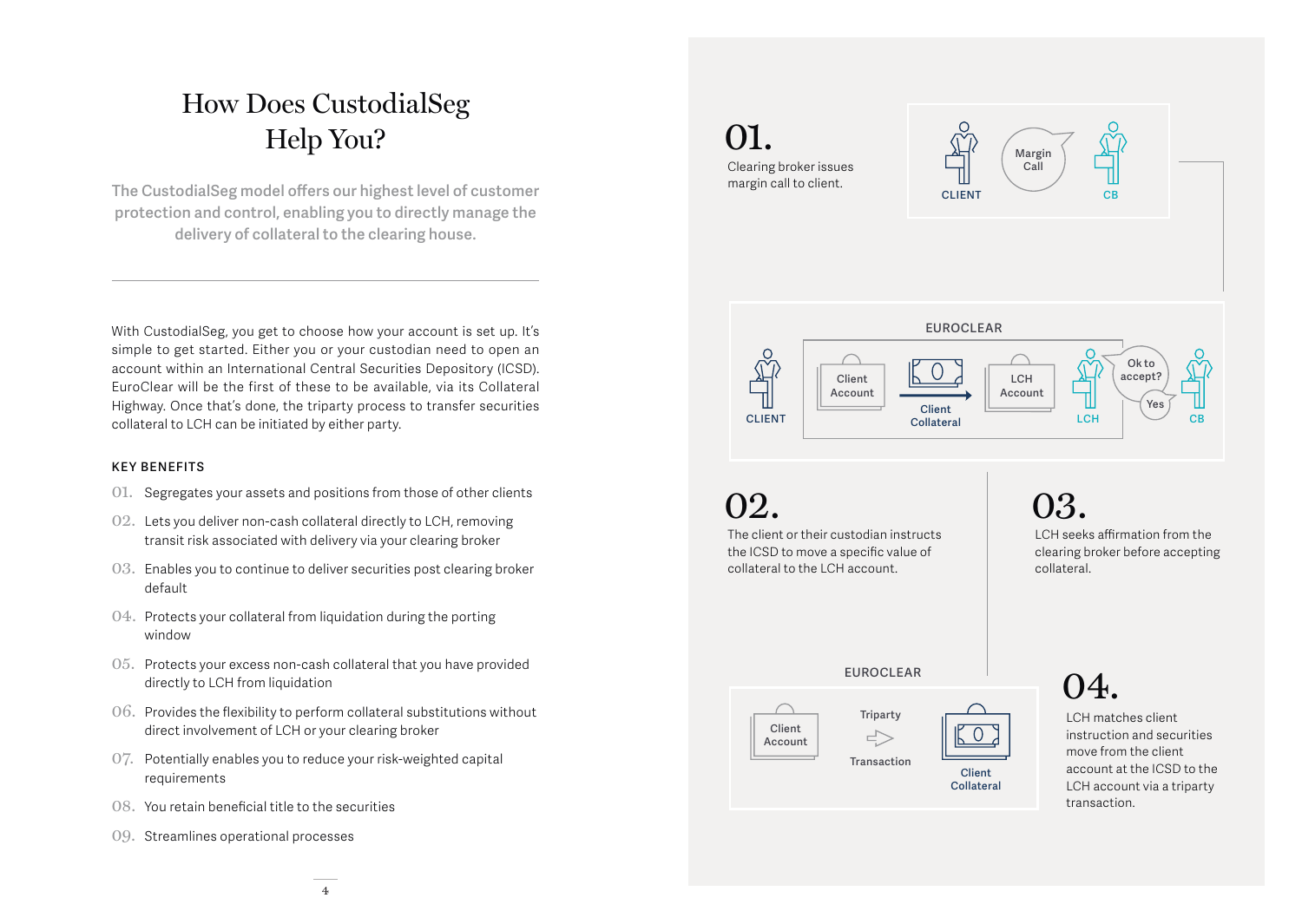## Your Protection Options

### **ASSET SEG**

#### **AssetSeg**

The AssetSeg account segregates your positions and collateral assets from those of all other clients. In a clearing-broker default, SwapClear treats your collateral value collectively, drawing on the value attributed to the account to meet all amounts owing on the account. Importantly, we identify, and can therefore potentially preserve, your specified assets, which may port with your positions to the clearing broker of your choice. Where LCH determines that your positions and collateral will not port, it will close out the positions and apply the collateral to any amounts owing on the account. **ASSET**



#### **CustodialSeg**

The CustodialSeg account segregates your positions from those of all other clients, as well as segregating the assets you allocate for collateral. CustodialSeg removes transit risk associated with moving securities to and from SwapClear via your clearing member and ensures that they remain identifiably yours. In a clearing-broker default, we cannot draw on your allocated assets to meet amounts owing on accounts relating to any other clients. Your positions and collateral may port to another clearing broker of your choice.



**ValueSeg**

The ValueSeg account segregates your positions from those of all other clients. Your positions may port to the clearing broker of your choice, along with the collateral value associated with your positions.



#### **AssetOmni**

The AssetOmni account commingles your positions in a pool with those of other clients that you select. This mitigates fellow-customer risk while giving you a controlled netting benefit. SwapClear can identify and potentially preserve the specified assets recorded in the pooled account.

#### **ValueOmni**



clients within the ValueOmni, exposing you to some fellow-customer risk; however, you can select the other participants within the pool. This gives you a controlled netting benefit.

**VALUE OMNI**